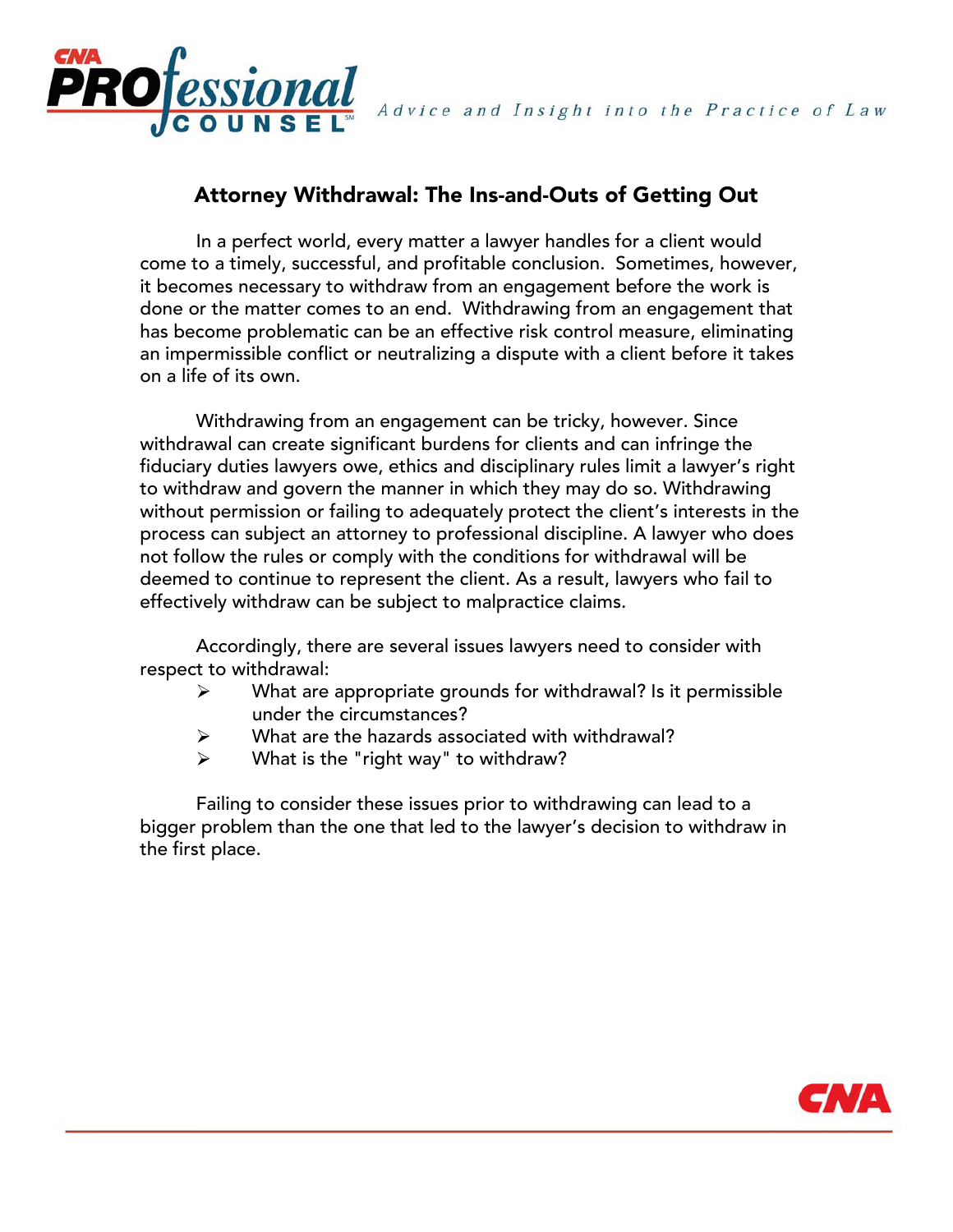

### *Grounds for Withdrawal*

While a client can fire a lawyer at any time, for any or no reason, the inverse is not true. Lawyers are generally expected to see each matter through to its conclusion, and in some situations, can be forced to stick it out even under the most difficult circumstances. Accordingly, the best opportunity to avoid a problematic representation is at the outset of the engagement, during the client/file screening process. Nevertheless, ethics rules contemplate a variety of circumstances in which withdrawal from an on-going engagement can occur.

Withdrawal can be either mandatory or permissible. Withdrawal is mandatory when it is ordered by a tribunal or required by a disciplinary or professional rule. Permissible withdrawal is based on other cause. Under ABA Model Rule 1.16(b), a lawyer can withdraw from an engagement without cause only if it will not result in a material adverse effect on the client's interests. Because withdrawal will usually produce some measure of harm to the client, in most instances it will be necessary for an attorney to demonstrate cause. However, the *Restatement of Law Governing Lawyers* indicates that even where cause exists, a lawyer may still not withdraw if he believes that the harm to the client caused by the withdrawal will be disproportionately greater than the harm to the client or others if the representation continues.

Of course, withdrawal by the lawyer is mandatory when the client terminates the engagement. Withdrawal is also required when a conflict arises that either cannot or has not been waived by the client, or when it appears that continued representation will require the lawyer to violate the law or ethics rules. Other instances where withdrawal is mandatory vary by jurisdiction.

The rules on permissive withdrawal also vary depending on the location and nature of the engagement. Generally, each state's ethics rules dictate the circumstances under which an attorney can withdraw based on cause. Grounds for cause include the client's persistent unlawful conduct or use of the lawyer's services to perpetrate a crime or fraud and other acts or intentions of the client which the lawyer considers repugnant. More common bases for cause include the client's failure to fulfill a substantial duty or obligation to the lawyer and client conduct that renders the representation unreasonably difficult or brings about an irreparable breakdown of the relationship.

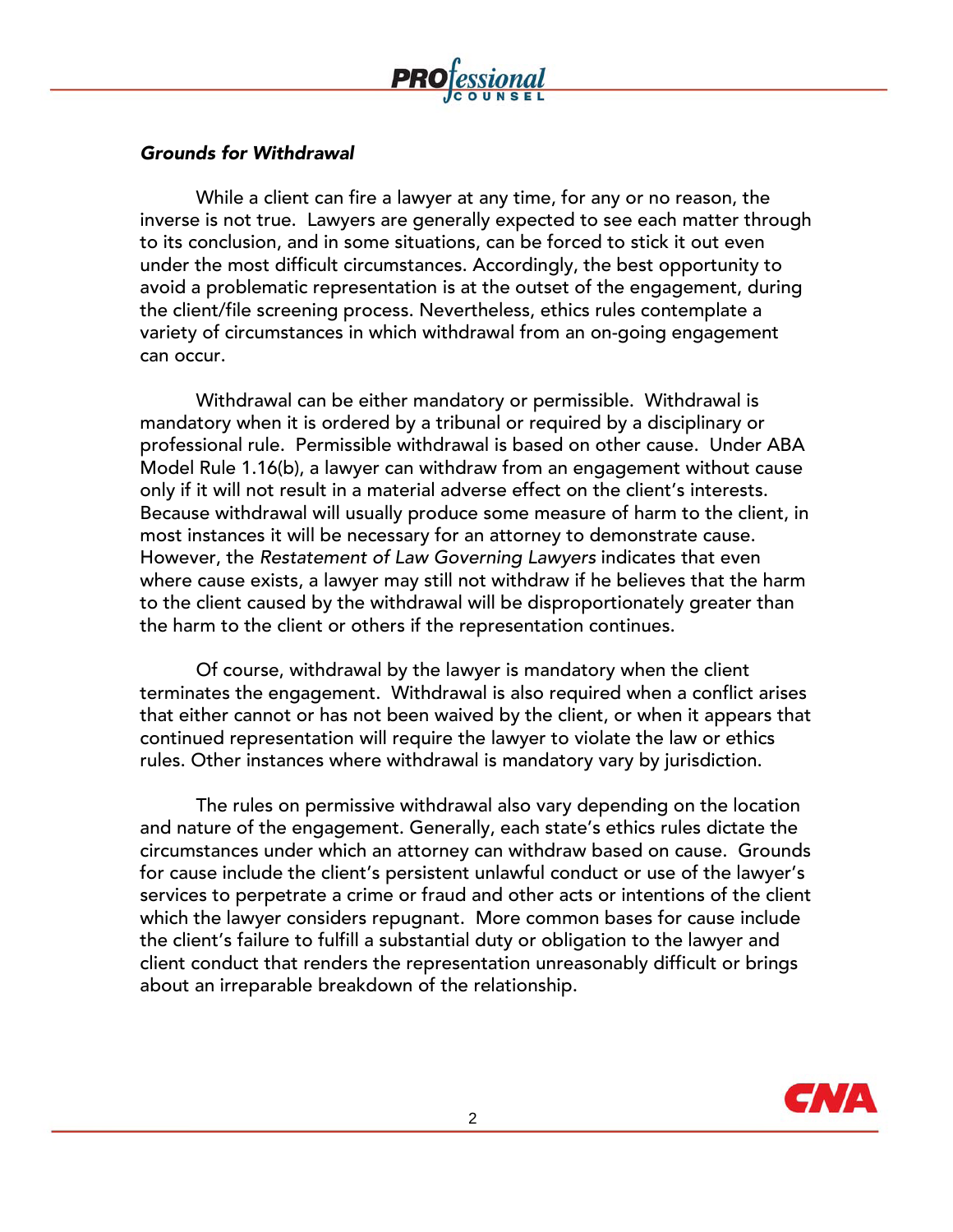

According to most authorities, cause includes situations wherein the client has consented to the withdrawal. However, the client's consent must be informed, meaning the client has been advised and fully understands the consequences of the lawyer's withdrawal. Regardless of whether consent is given or the withdrawal is mandatory or voluntary, to withdraw from a matter that is pending before a court or other tribunal, the lawyer must first provide proper notice and seek approval from that authority pursuant to applicable law.

### *The Hazards of Withdrawal*

Withdrawing from an engagement has the potential to be a cause of or a cure for professional liability or discipline for lawyers. On one hand, an attorney's withdrawal can be viewed as abandonment by the client or a court. However, withdrawing from a problem engagement can be an effective way to address a problem before it gets out of hand. For example, rather than continuing to represent a non-paying client and ending up in a costly fee dispute later on, it is usually better to withdraw before the fees get too high. Lawyers can get themselves into all types of trouble by failing to withdraw if and when the opportunity arises:

*A lawyer was hired by his client to file a personal injury action shortly before the expiration of the applicable limitations period. Even though the attorney had no personal injury experience, he agreed to take the* case merely for the purpose of getting the client's claim filed before it

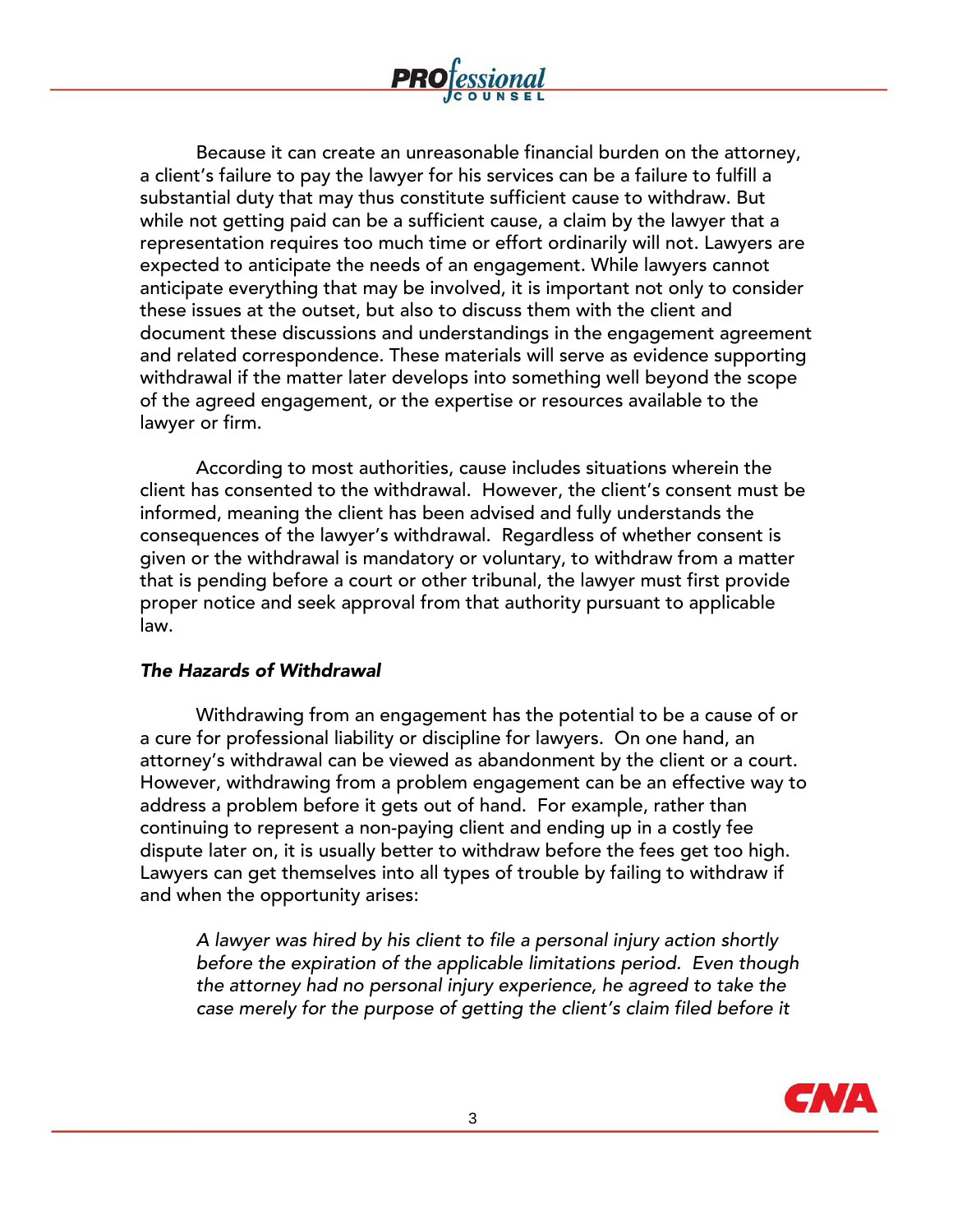

*was time-barred, and then refer the case to more experienced counsel, which he did a short time later in exchange for a small referral fee. No engagement letter or agreement was executed. Although the second lawyer filed another appearance on behalf of the client, the first lawyer neglected to formally withdraw his appearance, and eventually ceased to have any involvement with the case. When the second attorney failed* to name several key parties as defendants causing the client's claim to *be barred as to them, the client sued both lawyers for malpractice. Claims against the second lawyer were settled for \$250,000 (his available insurance policy limits). The claims against the first lawyer, who was with a larger firm and had substantial capital invested in the firm, proved more intractable. These claims were eventually settled for an amount in excess of \$1,000,000.*

An attorney's withdrawal will almost always cause some degree of problems for a client, so attorneys must make efforts to minimize such harm. A terminated client will incur additional time and expense searching for new counsel. The client also likely will incur duplicate fees in enabling successor counsel to become familiar with the matter. Other consequences which must be considered are whether another qualified lawyer is available to the client, the prejudice that might result from delay caused by the change in lawyers, and whether the client might be reluctant to retain replacement counsel.

A withdrawing attorney must also be careful not to breach any continuing duties owed to the client. The most important of these is the continuing duty to preserve and protect the client's confidences, property, and records. An attorney who has withdrawn also may be obligated to keep the client informed of any post-engagement matters that come to the lawyer's attention. Finally, attorneys must not take advantage of any of the knowledge or trust acquired during the representation. After withdrawal, an attorney can take no action without the client's express authorization and must avoid any appearance that the lawyer is continuing to act as the client's agent or representative. Whether the departing lawyer continues to have authority to act on the client's behalf depends on whether the client regarded the lawyer to be in charge of the matter, whether the lawyer filed an appearance for the client with a tribunal, and whether other lawyers continued to represent the client in other matters.

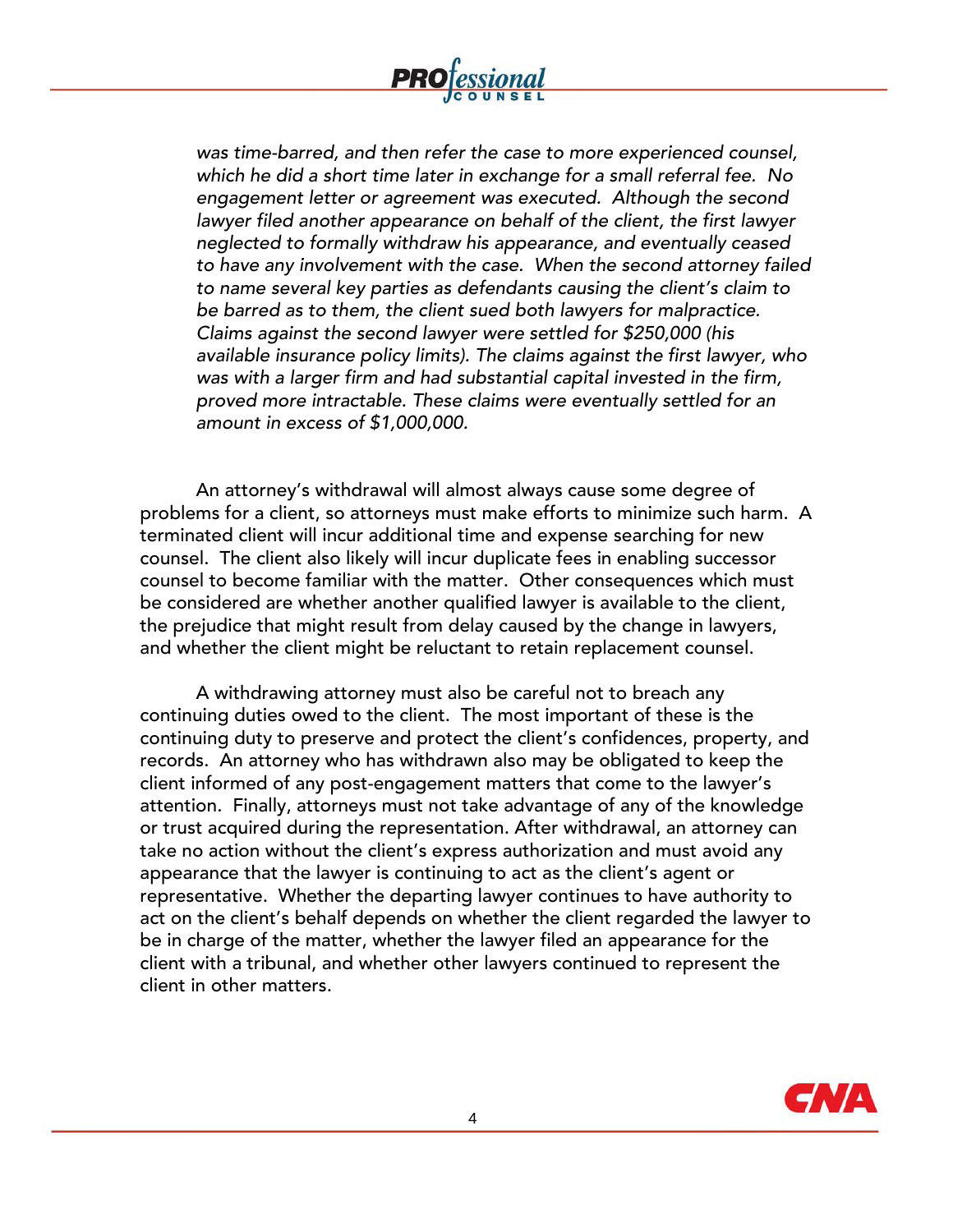

## *Techniques for Withdrawing Safely and Effectively*

A withdrawing attorney who fails to consider and make a reasonable effort to minimize the impact to the client risks creating a perception by the client or others that the client's interests have been abandoned. What efforts a departing lawyer must make to protect the client's interests will depend largely on the circumstances.

Even if client consent is not required for withdrawal, it is a good idea to seek consent anyway. Although this may or may not affect the decision to withdraw, the client should be afforded an opportunity to refuse permission. Requesting consent reduces the likelihood that the client will feel ambushed or offended, and may offer the lawyer an opportunity to salvage a damaged relationship. The lawyer should explain to the client that consenting to withdrawal will make the transition swifter and easier, which will likely be in the client's best interest. In any case, the client should be advised of his/her rights and the lawyer's duties and obligations with respect to withdrawal, as any consent a lawyer does obtain will be invalid unless it is sufficiently informed.

Prior to taking any action, a lawyer should explain his reasons for withdrawing. This explanation should be objective, concise and clearly understandable rather than confrontational. If the reason is based on client conduct, the client should be afforded a reasonable opportunity to take corrective action. For example, before withdrawing due to non-payment of fees, the lawyer must request payment and advise the client that the failure to pay could result in withdrawal.

An attorney must give the client adequate notice of his intention to withdraw and explain the implications for the client. Clients must be afforded a reasonable period of time to prepare for withdrawal, as lawyers may be ethically prohibited from completely halting the representation for some reasonable time period after receipt of notice. During this time frame, a withdrawing attorney should continue to represent the client and undertake efforts to ameliorate any harm caused by the withdrawal. These efforts include assisting the client in finding another lawyer and emphasizing to the client that this must be done without delay. If the client is facing an imminent deadline that may expire before successor counsel can act, a withdrawing attorney must take reasonable steps to extend the deadline or comply with it. In light of the additional expenses that may be incurred, lawyers should consider foregoing

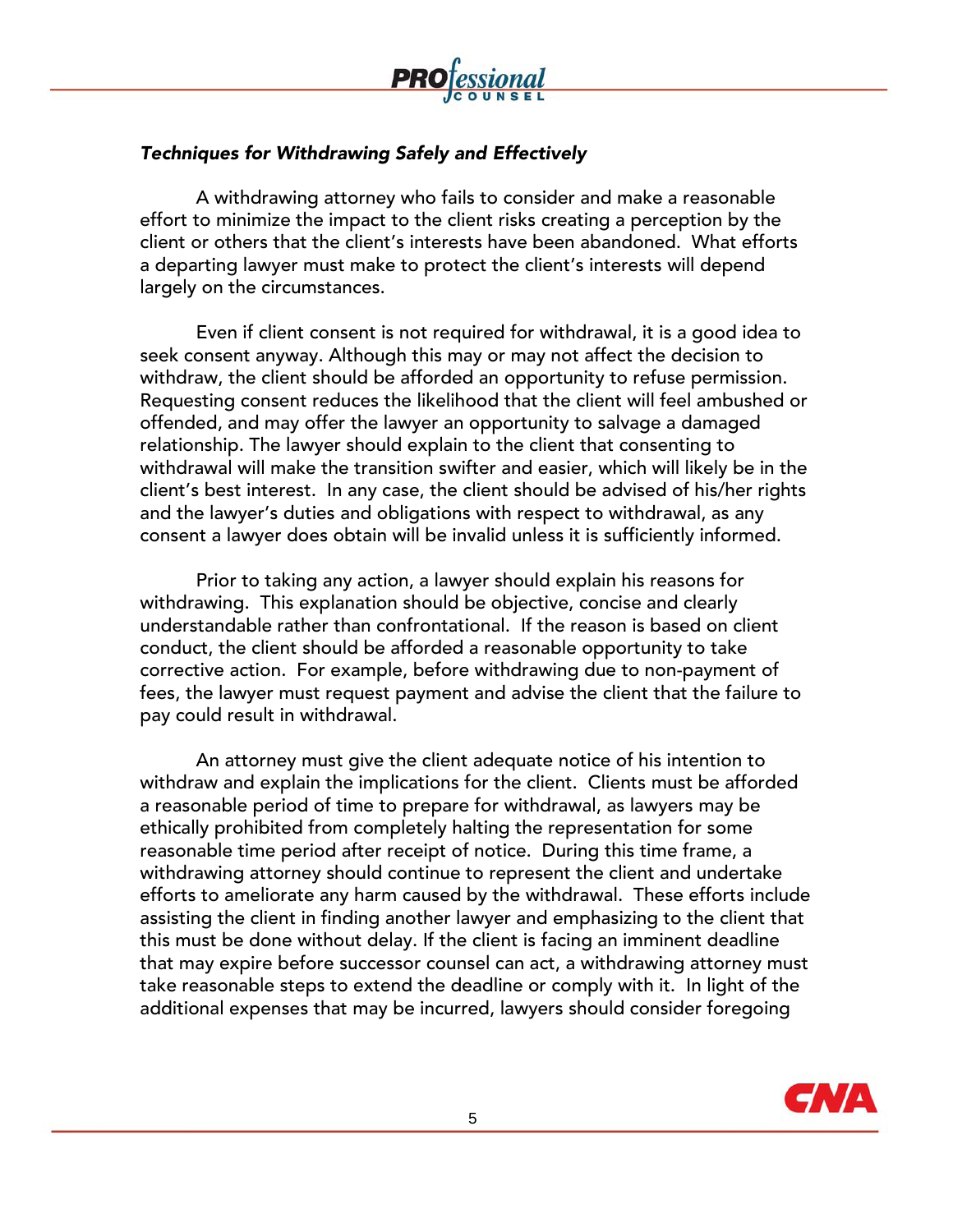

or refunding certain fees, especially fees that will be re-incurred by the client for work that was not completed or was in-progress at the time of withdrawal.

When replacement counsel is engaged, the lawyer must make a reasonable effort to then transfer the matter to new counsel. The client's property and records must be turned over to the extent the attorney is not entitled to retain them. While it may be permissible to address the issue of paying outstanding balances, in most cases the lawyer is not allowed to withhold the client's property or documents in order to secure payment. Although attorneys are ethically required to reasonably cooperate with successor counsel, a terminating lawyer can receive payment in connection with the transfer of the matter to new counsel if the client is given adequate notice of such charges.

Lawyers should document the conversations and consultations they have with clients regarding withdrawal. If a client fails to respond to communications, a withdrawing lawyer should send correspondence relating to the termination by overnight mail or messenger providing proof of delivery, and keep copies and return receipts of all such correspondence in the firm's central files. Of course, if the client agrees to the lawyer's withdrawal, this consent should be obtained in writing. If withdrawal will require court approval, the lawyer should consider including a copy of a proposed motion to withdraw and advising the client that the motion will be filed by a specified date. A response from the client within a short period upon receipt of the letter should be sought.

### *Conclusion*

Withdrawing from an on-going engagement will inevitably pose some problems for the client. These problems will become the lawyer's problems if termination is not handled sensitively and properly. Failure to obtain required permission and adequately protect the client's interests could give rise not only to potential liability to an abandoned client for malpractice, but also to disciplinary sanctions. By taking reasonable steps to minimize the harm and keeping the termination amicable, lawyers can effectively withdraw from a difficult representation and prevent a bad situation from turning into a larger problem.